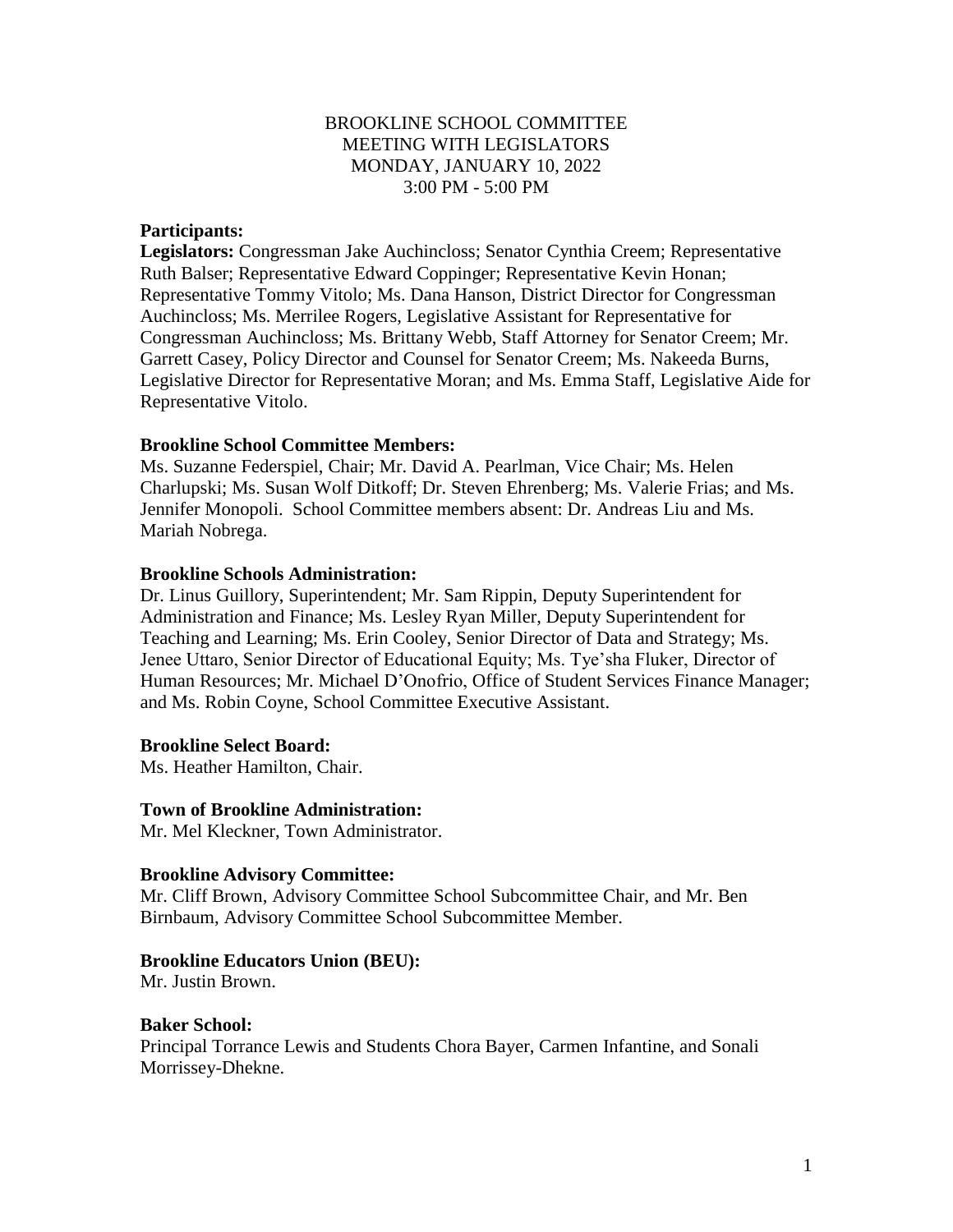Ms. Federspiel and Ms. Charlupski welcomed everyone and thanked them for coming. The participants introduced themselves.

Ms. Charlupski provided an update on changes in the Public Schools of Brookline (PSB) since last year's meeting. Ms. Charlupski, Dr. Guillory, and other School Committee/staff members outlined Brookline Issues and Priorities.

# *Public Schools of Brookline LEGISLATOR UPDATE AND LEGISLATIVE PRIORITIES 2022*

*There have been a great deal of changes in the PSB since we met last January. We hired a new Superintendent, Dr. Linus Guillory, in July. There are new senior staff, including Deputy Superintendent for Teaching and Learning, Lesley Ryan Miller (former principal at Pierce elementary school), and Sam Rippin, Deputy Superintendent for Administration and Finance. With our new staff and all students back in school full time, we are excited about the 2021/2022 school year.* 

*We are successfully managing COVID; our numbers of cases have been quite low (despite an uptick after Thanksgiving.) This success is due to the collaboration of:* 

- *PSB's outstanding staff;*
- *An expert panel (epidemiologists, infectious disease specialists, public health experts etc.) who have guided us through the pandemic, and have served as regional and national leaders in school-based guidance; and*
- *Students and their caregivers.*

*Successful management has also been supported by our strong vaccination rates for our age-eligible students (~90%) as well as staff. We have agreements with all of our unions that everyone working in PSB be vaccinated. We are addressing academic and mental health impacts of the pandemic through social-emotional curriculum, newly hired social workers, and working with students to address any academic deficits caused by remote learning.* 

*Using ESSER federal funding, we ran a four week project-based "universal summer program" for any Brookline elementary student who wanted to attend, free of charge. There was strong participation and we are hoping to run similar programming again this summer. This program was in addition to other summer programs that PSB runs every summer.* 

*Brookline continues to be busy with school building projects:*

- *The BHS addition and renovation are nearing completion. When complete, we will have a new STEM wing in the Main Building, a partial renovation of the Tappan Gym, a new MBTA station and a new 9th grade building. These projects will serve the High School population well for a long time.*
- *The Driscoll School began construction last summer and is progressing well. We were successful in getting Town Meeting to fund geothermal HVAC along with*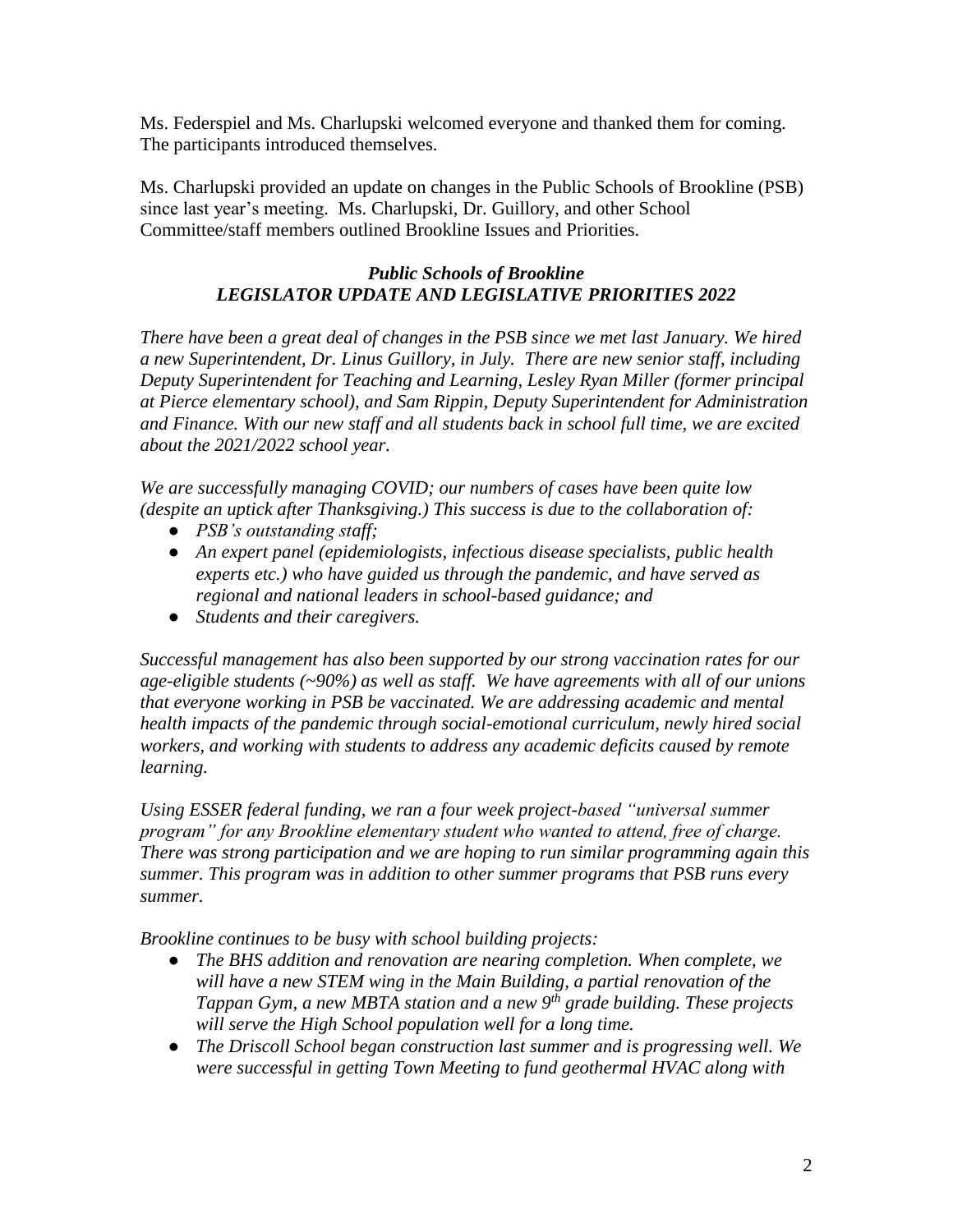*photovoltaics for this project to bring the school close to net zero. The scheduled occupancy of the building is Fall 2023.* 

● *The Pierce School project has finished feasibility and selected a Preferred Schematic Design. We are now awaiting MSBA Board approval to continue to the Design Development stage. We are also planning on this building being as close to net zero as possible taking into consideration that we are reusing the Pierce historic building.* 

## *LEGISLATIVE PRIORITIES 2022*

- *1. Fund Chapter 70 using 2019 enrollment: We appreciate the level funding of Chapter 70 for FY22 (\$15,212,527) and are hopeful that Chapter 70 funding for FY23 continues to be level funded or increased. Reduced enrollment is a statewide problem. Our enrollment has increased slightly from last year, but is still down by nearly 1000 students. Given the uncertainty of our enrollment forecast, particularly if/when international students will return, we will need support from the legislature to ensure our total Chapter 70 funding is maintained through a "hold harmless" provision that uses our October 2019 enrollment.*
- *2. Further fund Special Education: We appreciate the 25% funding for Special Ed transportation which for Brookline was \$300,000. We hope next year will be increased to 50% as laid out in the Student Opportunity Act. In addition, we continue to lobby for full funding of Special Education costs, along with maximum Circuit Breaker reimbursement and insurance participation for medically necessary treatment in School (e.g., 1-on-1 nurses).*
- *3. Universal Pre-K funding: The Build Back Better bill in Congress has funding for universal pre-K being distributed through Health and Human Services and would then go to DEEC in Massachusetts. Our concern is that because of this, public schools may not be included in the funding, and we would request advocacy to ensure that they are.*
- *4. Fair Share Amendment: We would like to ensure that public education receives a significant portion of these funds.*
- *5. Electric Bus grants or subsidies: We would like your support to identify funding for a pilot for Brookline. There apparently was a State pilot for 3 communities in 2018.*
- *6. MCAS Moratorium: We are grateful for the advocacy that led to minimized MCAS for the previous school year (2020-2021) and once again support the legislation put forward for a moratorium on MCAS testing.*
- *7. Enabling Virtual Meetings: Legislation to make permanent the March 12, 2020 Open Meeting Law Executive Order allowing remote meetings for the purposes of establishing a quorum and for voting is important for boards and commissions to operate. Remote participation has allowed for the public to be more involved in the work of the School Committee and allowed for greater flexibility of scheduling and attendance for members – these are all important benefits that will accrue even as the pandemic ends. This legislative initiative is also supported by the Brookline Commission for Women, and more broadly by the Commonwealth of Massachusetts Commission on the Status of Women (see letter to Senate President Karen E. Spilka and House Speaker Robert DeLeo dated June 30, 2020.)*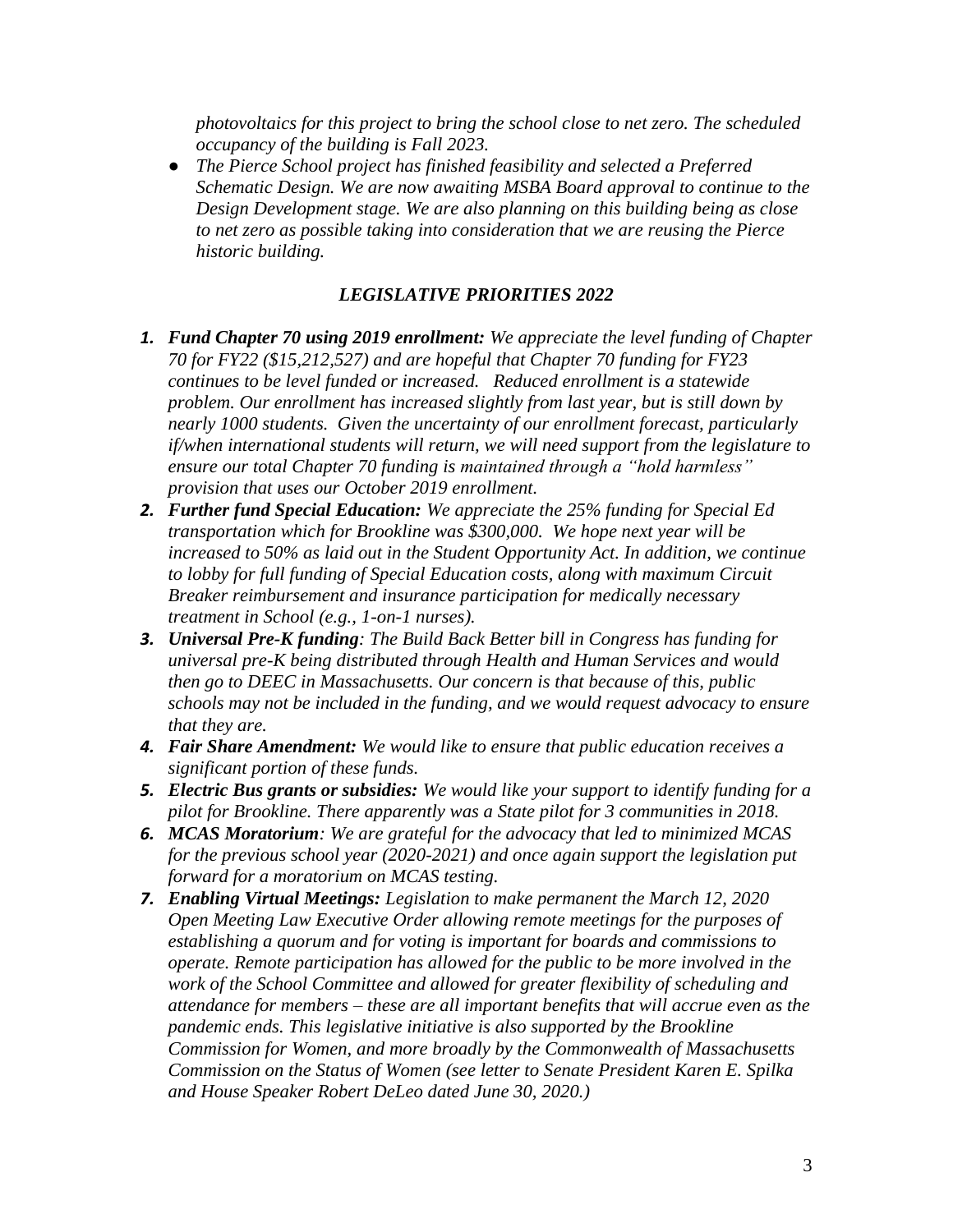- *8. Continued offsetting of COVID-related Expenses: Funding for COVID-related expenses, while reduced, continues to be an ongoing expense. Items such as surveillance testing, summer remedial programs and PPE are just a few of the extraordinary costs we are experiencing. ESSER funds are helpful to offset this but if expenses continue past any Federal relief, we will need support from the legislature.*
- *9. Menstrual Products Bill (H2354//S1445): We support this legislation and have already begun to make these products freely available in bathrooms in our schools.*
- *10. Continuing Needs: We thank you for your increased support for METCO, Steps to*  **Success, and the Brookline Center for Community Mental Health. We appreciate it** *and hope that additional funding for these critical community programs will increase in the FY23 Budget.*

Participants discussed *Legislative Priority: Menstrual Products Bill (H2354/S1445).* Baker School students Chora Bayer, Carmen Infantine, and Sonali Morrissey-Dhekne talked about their efforts to provide free menstrual products in their school's restrooms, and spoke in support of legislative efforts to provide access to free products in all Massachusetts districts. Ms. Ditkoff reviewed Brookline initiatives to provide free products, and noted that Brookline was the first municipality in the State to provide free menstrual products in public restrooms. The Legislators provided an update on the House and Senate Bills (now in Ways and Means because it requires funding) and expressed their support.

Participants discussed the following Legislative Priorities: *Fund Chapter 70 using 2019 enrollment* (including the enrollment impact of Brookline's high percentage of international students whose parents are not able to obtain visas due to COVID); *further fund Special Education* (including the importance of fully funding Circuit Breaker; Medicaid Reimbursement process is very labor intensive); *Universal PreK funding* (Congressman Auchincloss will verify that the Build Back Better Bill covers private and public schools); *Fair Share Amendment* (requested that Legislators keep the district informed of any Bills that would provide additional funding for education); *Electric Bus Grants or Subsidies* (Congressman Auchincloss and Senator Creem will follow up with PSB staff on Brookline's eligibility for federal/state grant funds for electric buses (perhaps for METCO buses and/or regional buses that transport students to out-of-district placements); *MCAS Moratorium* (the Department of Elementary and Secondary Education is considering an extension of the moratorium and is reviewing the Competency Determination criteria); *Enabling Virtual Meetings* (the Town has not yet held a public hearing/submitted the Home Rule Petition; rules are approved by the Attorney General's Office, i.e., doesn't require legislative action; virtual meetings have helped to increase transparency and public participation/engagement in local government); *Continued Offsetting of COVID-related Expenses* (on January 11, 2022, an initial FY 2023 Budget, including American Rescue Plan Act funding, will be presented to the Select Board); and *Continuing Needs* (requested that Legislators keep the district informed about any Bills that could potentially help support vulnerable students/ families, e.g., Bills that address housing, food insecurity, WiFi access, safe streets, and student/family mental health; discussed the importance of funding to support young